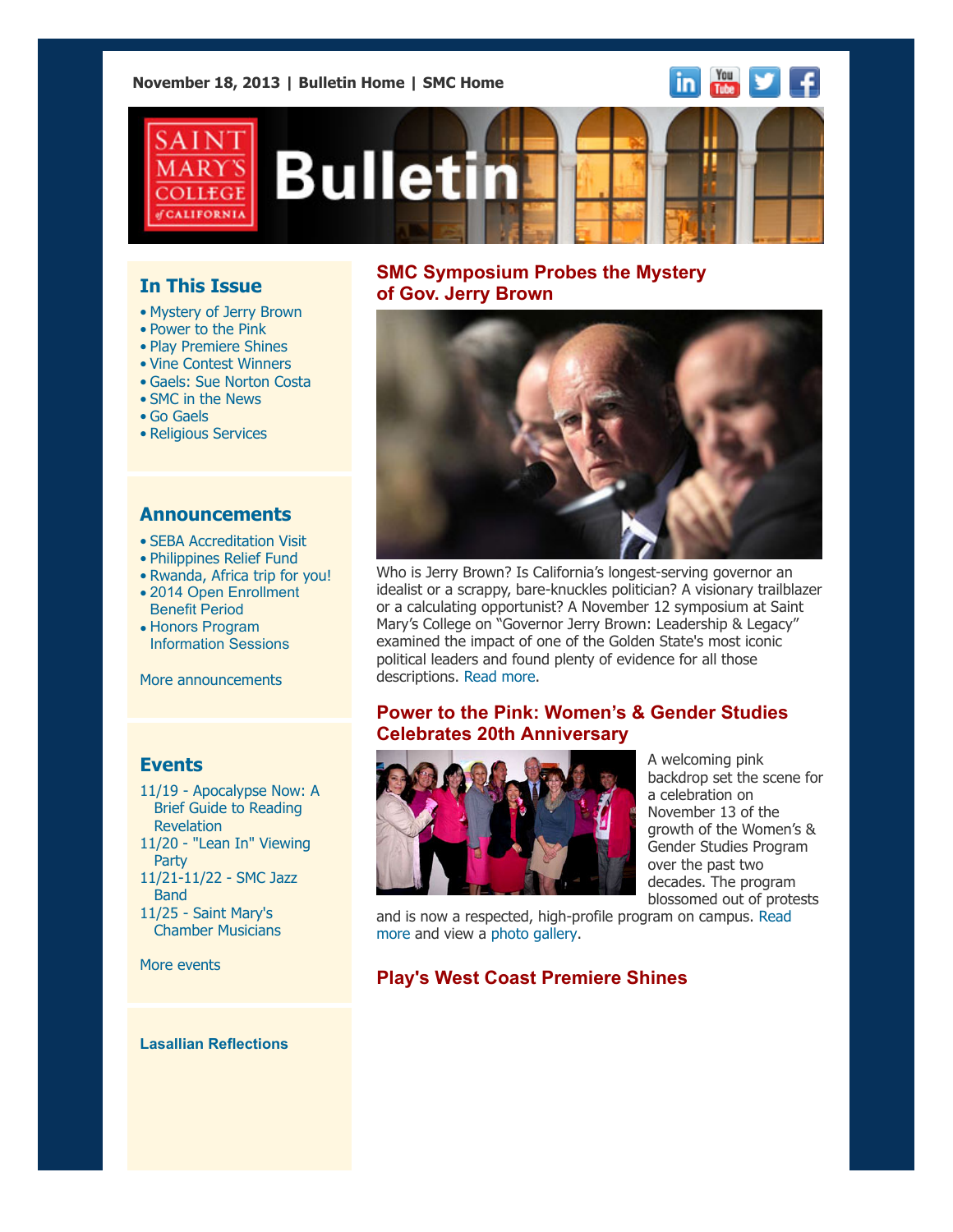

For the week of **[Nov. 18](http://www.stmarys-ca.edu/living-lasallian/lasallian-reflections?utm_source=Bulletin&utm_medium=email&utm_campaign=11-18-2013)**.

What do you think of the new Bulletin? **[Learn more](http://www.stmarys-ca.edu/smcs-new-campus-newsletter-launches?utm_source=Bulletin&utm_medium=email&utm_campaign=10-07-2013)**, and send your feedback and suggestions to **[news@stmarys-ca.edu](mailto:news@stmarys-ca.edu)**.

**[Learn how to submit](http://www.stmarys-ca.edu/smc-bulletin/faqs?utm_source=Bulletin&utm_medium=email&utm_campaign=11-18-2013) Events and Announcements**.

The paradox of intelligence is that as we mature mentally we ask more questions only to find fewer answers. Playwright Laura Jacqmin—who came to Saint Mary's last weekend for Performing Arts' West Coast premiere of And when we awoke there was light and light populates her play with such tough questions and complicated characters. [Read about the performance and hear](http://www.stmarys-ca.edu/let-there-be-light-theater-program-shines-in-west-coast-premiere?utm_source=Bulletin&utm_medium=email&utm_campaign=11-18-2013) from the playwright.



# **#OMGOCTOBER Vine Contest Winners**



From "Batman De La Salle" to future Gaels, the votes are in for the winners of the #OMGOCTOBER Vine contest. Congratulations to Alex Kummert '15, Brad Waldow '14, Mimi Mead '17 and Kimi [Cerami \(future Gael\).](http://www.stmarys-ca.edu/news-and-events/omgoctober?utm_source=Bulletin&utm_medium=email&utm_campaign=11-18-2013) Watch the winning Vines.

# **Gaels: Costa Helps Adult Students Find a New Path**

Sue Norton Costa, the program manager for the B.A. Program in Leadership and Organizational Studies, has been working with adult learners at SMC since she came to the College 23 years ago. She enjoys witnessing the changes in students as they "find their voice, realize their talents and often come to see the [world in a new way." Read a Q&A with](http://www.stmarys-ca.edu/for-faculty-staff/spotlight-on-staff-sue-norton-costa?utm_source=Bulletin&utm_medium=email&utm_campaign=11-18-13) Costa.



### **SMC in the News**

• KCBS Interviews Br. Charles Hilken About Vatican Survey on the Family [Read more.](http://www.stmarys-ca.edu/kcbs-interviews-br-charles-hilken-about-vatican-survey-on-the-family?utm_source=Bulletin&utm_medium=email&utm_campaign=11-18-2013)

## **Go Gaels**

#### **Gaels Enjoy Sweep In Senior Day Volleyball Victory**

Saint Mary's women dominate, defeating the USF Dons 25-20, 25- 17, 25-17 in the final West Coast Conference home match of the 2013 season. [Read more.](http://www.smcgaels.com/ViewArticle.dbml?SPSID=101599&SPID=12532&DB_LANG=C&ATCLID=209311072&DB_OEM_ID=21400)



**Religious Services** Mon.-Thurs., 5:15 p.m. Mass Fri., 7 a.m.

- • [Schedule](http://www.smcgaels.com/main/Schedule.dbml)
- • [Blog](http://smcgaels.wordpress.com/)
- • [SMC Gaels](http://www.smcgaels.com/)
- • [SMC Gaels on Twitter](https://twitter.com/smcgaels)